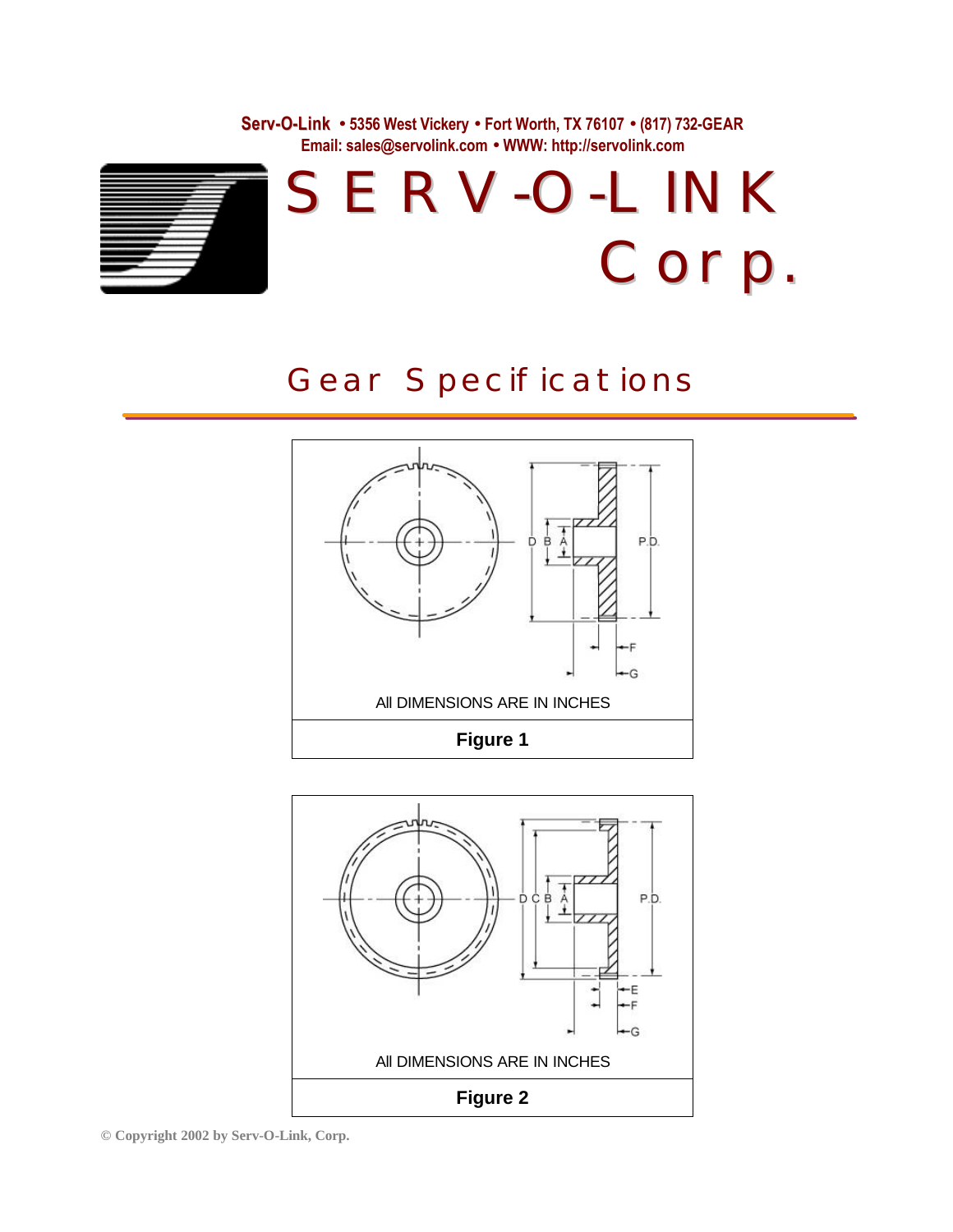| 20° PRESSURE ANGLE $\bullet$ 32 PITCH $\bullet$ FACE WIDTH: F = 3/16 |                    |                                              |                                             |                |       |             |       |       |                |  |  |
|----------------------------------------------------------------------|--------------------|----------------------------------------------|---------------------------------------------|----------------|-------|-------------|-------|-------|----------------|--|--|
|                                                                      | <b>Part</b><br>No. | <b>DIMENSIONS (inches)</b>                   |                                             |                |       |             |       |       |                |  |  |
| No.<br><b>Teeth</b>                                                  |                    | <b>Pitch</b><br><b>Diamete</b><br>$^{1}P.D.$ | <b>Outside</b><br><b>Diameter</b><br>$1$ D. | <b>Nominal</b> |       |             |       |       |                |  |  |
|                                                                      |                    |                                              |                                             | $\mathbf{A}^2$ | В     | $\mathbf C$ | E     | G     | Fig.           |  |  |
| 8                                                                    | GC081              | 0.2500                                       | 0.313                                       | 3/32           | 0.162 |             |       | 0.375 | 1              |  |  |
| 10                                                                   | GC102              | 0.3125                                       | 0.375                                       | 1/8            | 0.225 |             |       | 0.375 | 1              |  |  |
| 12                                                                   | GC123              | 0.3750                                       | 0.438                                       | 3/16           | 0.285 |             |       | 0.375 | 1              |  |  |
| 14                                                                   | GC143              | 0.4375                                       | 0.500                                       | 3/16           | 0.312 |             |       | 0.375 | 1              |  |  |
| 15                                                                   | GC153              | 0.4688                                       | 0.531                                       | 3/16           | 0.312 | ٠           | -     | 0.375 | 1              |  |  |
| 16                                                                   | GC164              | 0.5000                                       | 0.563                                       | 1/4            | 0.375 |             |       | 0.375 | 1              |  |  |
| 18                                                                   | GC184              | 0.5625                                       | 0.625                                       | 1/4            | 0.375 |             |       | 0.375 | 1              |  |  |
| 20                                                                   | GC204              | 0.6250                                       | 0.688                                       | 1/4            | 0.375 |             |       | 0.375 | 1              |  |  |
| 22                                                                   | GC224              | 0.6875                                       | 0.750                                       | 1/4            | 0.375 | 0.480       | 0.093 | 0.375 | 2              |  |  |
| 24                                                                   | GC244              | 0.7500                                       | 0.813                                       | 1/4            | 0.375 | 0.543       | 0.093 | 0.375 | 2              |  |  |
| 26                                                                   | GC264              | 0.8125                                       | 0.875                                       | 1/4            | 0.375 | 0.605       | 0.093 | 0.375 | 2              |  |  |
| 28                                                                   | GC284              | 0.8750                                       | 0.938                                       | 1/4            | 0.375 | 0.668       | 0.093 | 0.375 | 2              |  |  |
| 30                                                                   | GC304              | 0.9375                                       | 1.000                                       | 1/4            | 0.375 | 0.730       | 0.093 | 0.375 | 2              |  |  |
| 32                                                                   | GC324              | 1.0000                                       | 1.063                                       | 1/4            | 0.437 | 0.793       | 0.093 | 0.437 | 2              |  |  |
| 36                                                                   | GC364              | 1.1250                                       | 1.188                                       | 1/4            | 0.437 | 0.918       | 0.093 | 0.437 | 2              |  |  |
| 40                                                                   | GC404              | 1.2500                                       | 1.313                                       | 1/4            | 0.437 | 1.042       | 0.093 | 0.437 | $\overline{c}$ |  |  |
| 44                                                                   | GC444              | 1.3750                                       | 1.438                                       | 1/4            | 0.437 | 1.168       | 0.093 | 0.437 | $\overline{c}$ |  |  |
| 48                                                                   | GC484              | 1.5000                                       | 1.563                                       | 1/4            | 0.437 | 1.293       | 0.093 | 0.437 | $\overline{2}$ |  |  |
| 52                                                                   | GC524              | 1.6250                                       | 1.688                                       | 1/4            | 0.437 | 1.418       | 0.093 | 0.437 | $\overline{2}$ |  |  |
| 56                                                                   | GC564              | 1.7500                                       | 1.813                                       | 1/4            | 0.437 | 1.543       | 0.093 | 0.437 | $\overline{2}$ |  |  |
| 60                                                                   | GC604              | 1.8750                                       | 1.938                                       | 1/4            | 0.437 | 1.668       | 0.093 | 0.437 | $\overline{2}$ |  |  |
| 64                                                                   | GC644              | 2.000                                        | 2.063                                       | 1/4            | 0.437 | 1.793       | 0.093 | 0.437 | $\overline{2}$ |  |  |

## **Serv-O-Link · 5356 West Vickery · Fort Worth, TX 76107 · (817) 732-GEAR Email: sales@servolink.com · WWW: http://servolink.com**

 **Pitch diameter and outside diameter tolerance: +.000 -.010 2 Hole A is for press fit on shaft size indicated. Consult factory for other shaft sizes.**